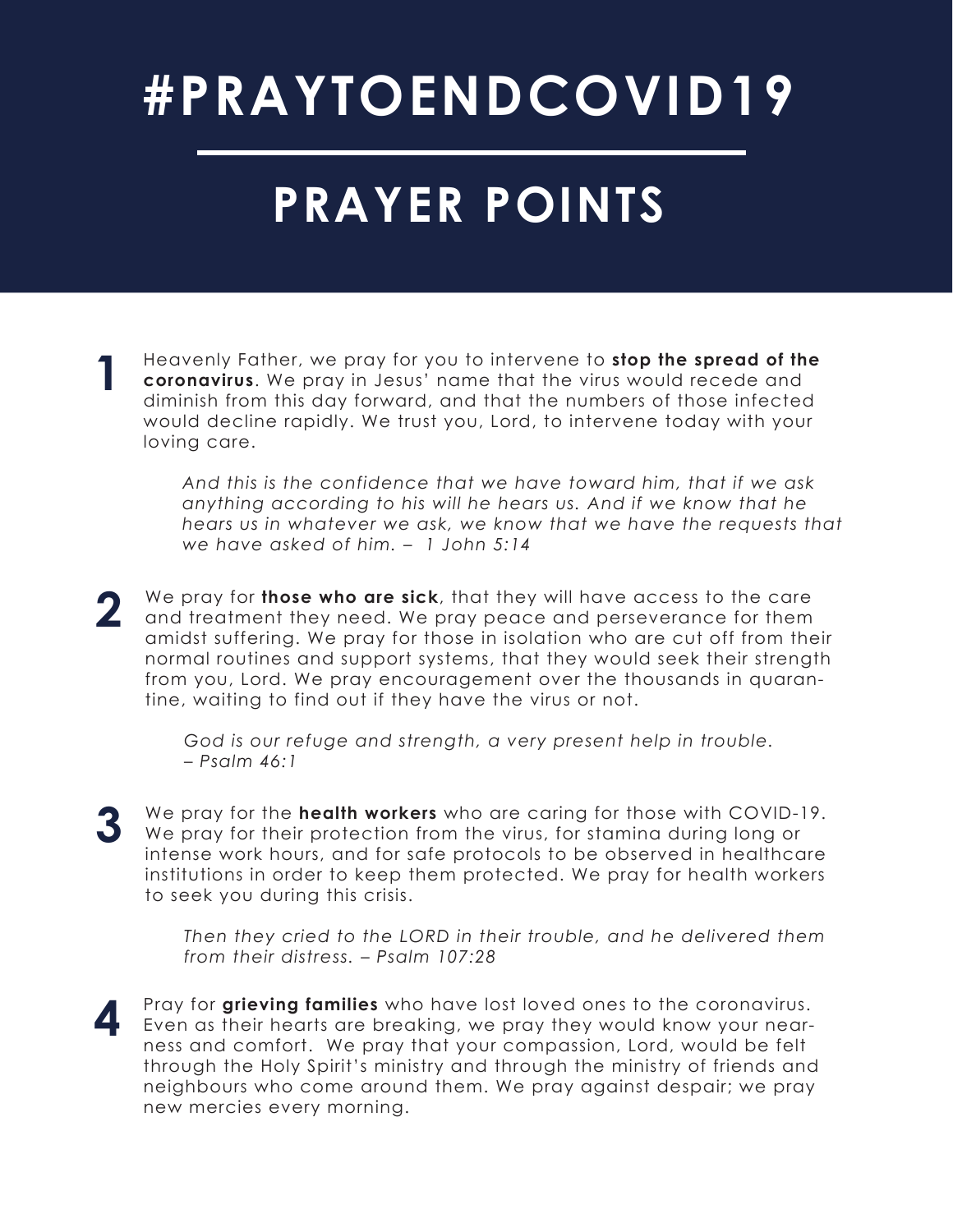## **#PRAYTOENDCOVID19**

### **PRAYER POINTS**

*Do not be anxious about anything, but in everything by prayer and supplication with thanksgiving let your requests be made known to God. And the peace of God, which surpasses all understanding, will guard your hearts and your minds in Christ Jesus. – Philippians 4:6-7*

**5** Pray for **pastors** serving their churches and communities affected and infected by COVID-19. We pray that the Holy Spirit would also these infected by COVID-19. We pray that the Holy Spirit would give these shepherd leaders the right words for the right time and the right actions for the right situation. We pray they would speak your gospel in heart, word and deed to each person they are called to minister to.

> *Is anyone among you sick? Let him call for the elders of the church, and let them pray over him, anointing him with oil in the name of the*  Lord. ... The prayer of a righteous person has great power as it is *working. – James 5:14, 16*

**6** Pray for the **body of Christ worldwide**, that they would rise up to pray and to support the sick and their caregivers in practical and sacrificial ways. We pray for your church to be a light on a hill in the neighbourhoods, hospitals, communities, and cities where you have placed them. We pray for an outpouring of love, compassion and service, in your name.

> *But God has composed the body and has given greater honour to the parts that lacked it, so that there should be no division in the body, but that its members should have mutual concern for one another. If one part suffers, every part suffers with it; if one part is honoured, every part* rejoices with it. Now you are the body of Christ, and each of you is a member of it. – I Corinthians 12:24-27

**7** We pray for **government officials and decision makers** who are leading countries and organisations through the crisis. We acknowledge you have allowed each on to be in a place of influence during this time. We pray they would mobilise resources quickly and effectively to where they are most urgently needed. We pray for all those working behind the scenes; we pray the good administration and execution of response efforts worldwide.

> *Also, seek the peace and prosperity of the city to which I have carried you into exile. Pray to the LORD for it, because if it prospers, you too will prosper. – Jeremiah 29:7*